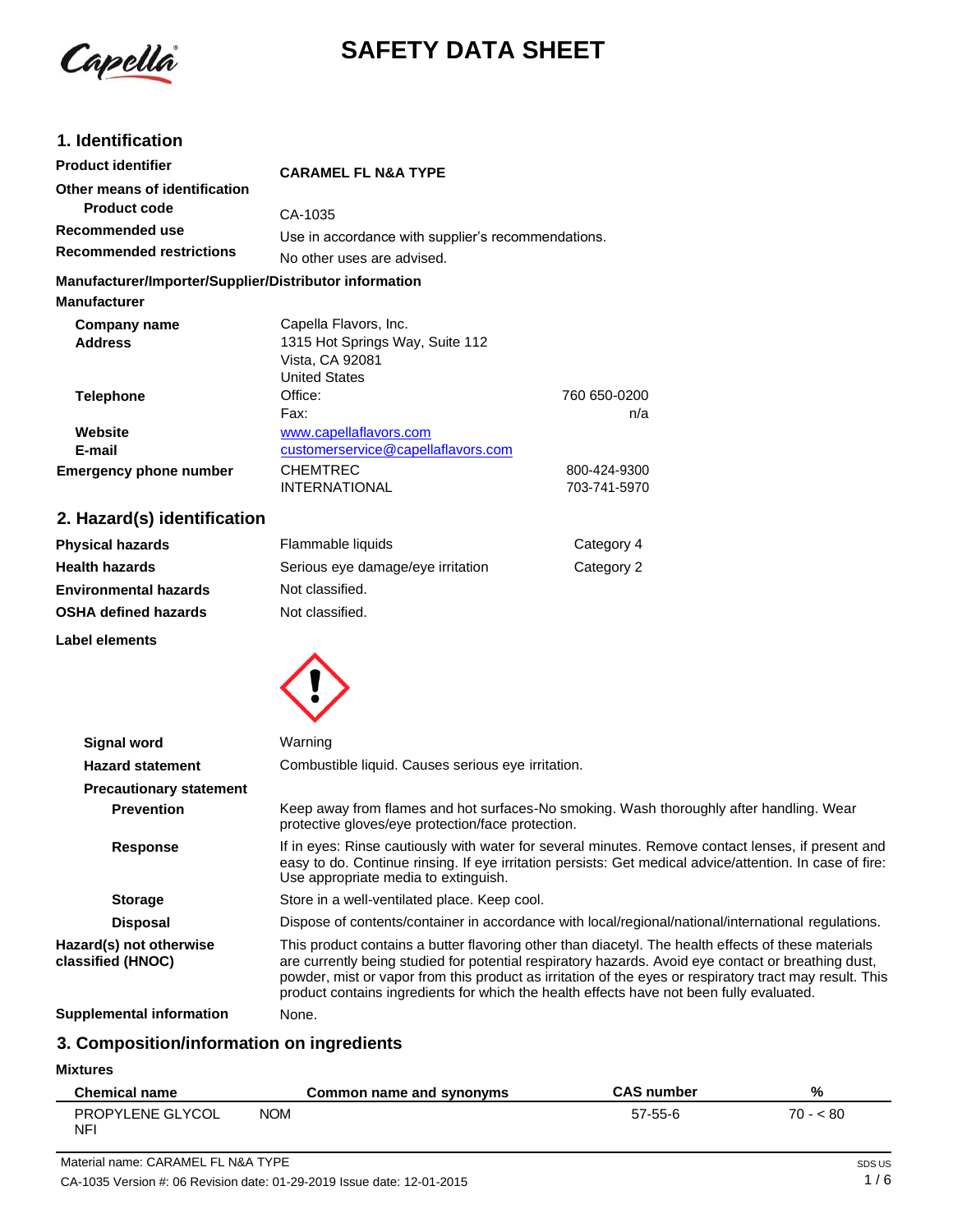| <b>Chemical name</b>                     | Common name and synonyms | <b>CAS number</b> | %        |
|------------------------------------------|--------------------------|-------------------|----------|
| VANILLIN #234                            |                          | 121-33-5          | $5 - 10$ |
| ETHYL VANILLIN #296                      |                          | 121-32-4          | $3 - 5$  |
| Other components below reportable levels |                          |                   | $5 - 10$ |

\*Designates that a specific chemical identity and/or percentage of composition has been withheld as a trade secret.

| 4. First-aid measures                                                        |                                                                                                                                                                                                        |
|------------------------------------------------------------------------------|--------------------------------------------------------------------------------------------------------------------------------------------------------------------------------------------------------|
| <b>Inhalation</b>                                                            | Remove victim to fresh air and keep at rest in a position comfortable for breathing. If experiencing<br>respiratory symptoms: Call a poison center or doctor/physician.                                |
| <b>Skin contact</b>                                                          | Wash off with soap and water. Get medical attention if irritation develops and persists.                                                                                                               |
| Eye contact                                                                  | Immediately flush eyes with plenty of water for at least 15 minutes. Remove contact lenses, if<br>present and easy to do. Continue rinsing. Get medical attention if irritation develops and persists. |
| Ingestion                                                                    | Rinse mouth. Get medical attention if symptoms occur.                                                                                                                                                  |
| <b>Most important</b><br>symptoms/effects, acute and<br>delayed              | Severe eye irritation. Symptoms may include stinging, tearing, redness, swelling, and blurred<br>vision.                                                                                               |
| Indication of immediate<br>medical attention and special<br>treatment needed | Provide general supportive measures and treat symptomatically. In case of shortness of breath,<br>give oxygen. Keep victim warm. Keep victim under observation. Symptoms may be delayed.               |
| <b>General information</b>                                                   | Ensure that medical personnel are aware of the material(s) involved, and take precautions to<br>protect themselves.                                                                                    |
| 5. Fire-fighting measures                                                    |                                                                                                                                                                                                        |
| Suitable extinguishing media                                                 | Water fog. Alcohol resistant foam. Dry chemical powder. Carbon dioxide (CO2).                                                                                                                          |

# **Suitable extinguishing media**

| Unsuitable extinguishing<br>media                                | Do not use water jet as an extinguisher, as this will spread the fire.                                                                                            |
|------------------------------------------------------------------|-------------------------------------------------------------------------------------------------------------------------------------------------------------------|
| Specific hazards arising from<br>the chemical                    | The product is combustible, and heating may generate vapors which may form explosive vapor/air<br>mixtures. During fire, gases hazardous to health may be formed. |
| Special protective equipment<br>and precautions for firefighters | Self-contained breathing apparatus and full protective clothing must be worn in case of fire.                                                                     |
| <b>Fire fighting</b><br>equipment/instructions                   | In case of fire and/or explosion do not breathe fumes. Move containers from fire area if you can do<br>so without risk.                                           |
| <b>Specific methods</b>                                          | Use standard firefighting procedures and consider the hazards of other involved materials.                                                                        |
| <b>General fire hazards</b>                                      | Combustible liquid.                                                                                                                                               |

# **6. Accidental release measures**

| Personal precautions,<br>protective equipment and<br>emergency procedures | Keep unnecessary personnel away. Keep people away from and upwind of spill/leak. Eliminate all<br>ignition sources (no smoking, flares, sparks, or flames in immediate area). Wear appropriate<br>protective equipment and clothing during clean-up. Avoid inhalation of vapor, fumes, dust and/or<br>mist from the spilled material. Do not touch damaged containers or spilled material unless wearing<br>appropriate protective clothing. Ensure adequate ventilation. Local authorities should be advised if<br>significant spillages cannot be contained. For personal protection, see section 8 of the SDS. |
|---------------------------------------------------------------------------|-------------------------------------------------------------------------------------------------------------------------------------------------------------------------------------------------------------------------------------------------------------------------------------------------------------------------------------------------------------------------------------------------------------------------------------------------------------------------------------------------------------------------------------------------------------------------------------------------------------------|
| Methods and materials for<br>containment and cleaning up                  | Use water spray to reduce vapors or divert vapor cloud drift. Eliminate all ignition sources (no<br>smoking, flares, sparks, or flames in immediate area). Keep combustibles (wood, paper, oil, etc.)<br>away from spilled material.                                                                                                                                                                                                                                                                                                                                                                              |
|                                                                           | Large Spills: Stop the flow of material, if this is without risk. Dike the spilled material, where this is<br>possible. Use a non-combustible material like vermiculite, sand or earth to soak up the product<br>and place into a container for later disposal. Following product recovery, flush area with water.                                                                                                                                                                                                                                                                                                |
|                                                                           | Small Spills: Absorb with earth, sand or other non-combustible material and transfer to containers<br>for later disposal. Wipe up with absorbent material (e.g. cloth, fleece). Clean surface thoroughly to<br>remove residual contamination.                                                                                                                                                                                                                                                                                                                                                                     |
|                                                                           | Never return spills to original containers for re-use. For waste disposal, see section 13 of the SDS.                                                                                                                                                                                                                                                                                                                                                                                                                                                                                                             |
| <b>Environmental precautions</b>                                          | Avoid discharge into drains, water courses or onto the ground.                                                                                                                                                                                                                                                                                                                                                                                                                                                                                                                                                    |
| 7. Handling and storage                                                   |                                                                                                                                                                                                                                                                                                                                                                                                                                                                                                                                                                                                                   |
| Precautions for safe handling                                             | Keep away from open flames, hot surfaces and sources of ignition. When using do not smoke.<br>Avoid breathing dust/fume/gas/mist/vapors/spray. Avoid contact with eyes. Avoid prolonged<br>exposure. Use only outdoors or in a well-ventilated area. Wear appropriate personal protective<br>equipment. Observe good industrial hygiene practices.                                                                                                                                                                                                                                                                |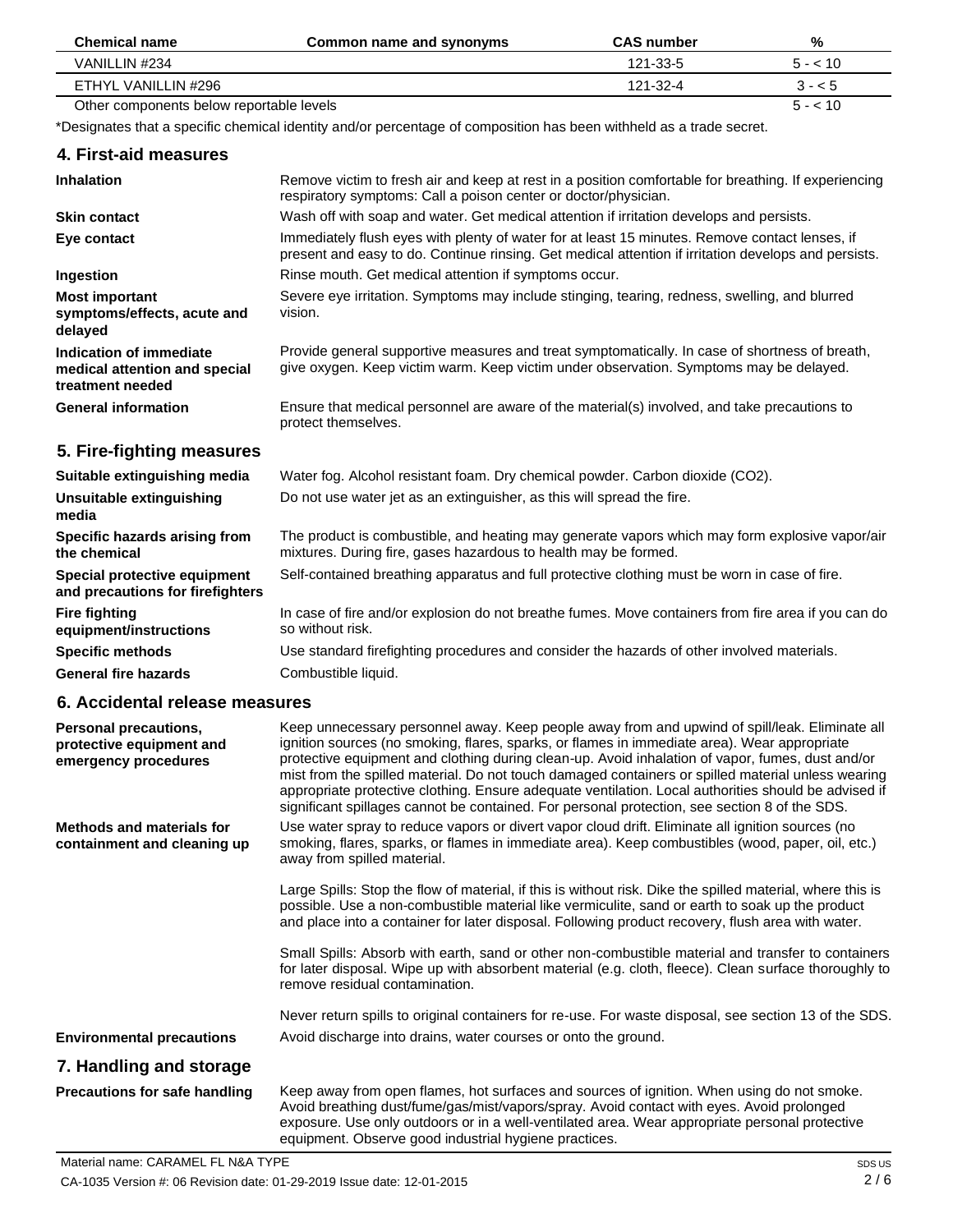Store locked up. Keep away from heat, sparks and open flame. Store in a cool, dry place out of direct sunlight. Store in tightly closed container. Store in a well-ventilated place. Keep in an area equipped with sprinklers. Store away from incompatible materials (see Section 10 of the SDS).

# **8. Exposure controls/personal protection**

### **Occupational exposure limits**

The following constituents are the only constituents of the product which have a PEL, TLV or other recommended exposure limit. At this time, the other constituents have no known exposure limits.

|                                           | US. Workplace Environmental Exposure Level (WEEL) Guides                                                                                                                                                                                                                                                                                                                                    |                                                            |             |  |
|-------------------------------------------|---------------------------------------------------------------------------------------------------------------------------------------------------------------------------------------------------------------------------------------------------------------------------------------------------------------------------------------------------------------------------------------------|------------------------------------------------------------|-------------|--|
| <b>Components</b>                         | <b>Type</b>                                                                                                                                                                                                                                                                                                                                                                                 | Value                                                      | <b>Form</b> |  |
| PROPYLENE GLYCOL<br>NOM NFI (CAS 57-55-6) | TWA                                                                                                                                                                                                                                                                                                                                                                                         | 10 mg/m $3$                                                | Aerosol.    |  |
| VANILLIN #234 (CAS<br>$121 - 33 - 5$      | TWA                                                                                                                                                                                                                                                                                                                                                                                         | 10 mg/m $3$                                                |             |  |
| <b>Biological limit values</b>            |                                                                                                                                                                                                                                                                                                                                                                                             | No biological exposure limits noted for the ingredient(s). |             |  |
| Appropriate engineering<br>controls       | Good general ventilation should be used. Ventilation rates should be matched to conditions. If<br>applicable, use process enclosures, local exhaust ventilation, or other engineering controls to<br>maintain airborne levels below recommended exposure limits. If exposure limits have not been<br>established, maintain airborne levels to an acceptable level. Provide eyewash station. |                                                            |             |  |
|                                           | Individual protection measures, such as personal protective equipment                                                                                                                                                                                                                                                                                                                       |                                                            |             |  |
| Eye/face protection                       | Wear safety glasses with side shields (or goggles).                                                                                                                                                                                                                                                                                                                                         |                                                            |             |  |
| <b>Skin protection</b>                    |                                                                                                                                                                                                                                                                                                                                                                                             |                                                            |             |  |
| <b>Hand protection</b>                    | Wear appropriate chemical resistant gloves.                                                                                                                                                                                                                                                                                                                                                 |                                                            |             |  |
| Other                                     | Wear suitable protective clothing.                                                                                                                                                                                                                                                                                                                                                          |                                                            |             |  |
| <b>Respiratory protection</b>             | If engineering controls do not maintain airborne concentrations below recommended exposure<br>limits (where applicable) or to an acceptable level (in countries where exposure limits have not<br>been established), an approved respirator must be worn.                                                                                                                                   |                                                            |             |  |
| <b>Thermal hazards</b>                    | Wear appropriate thermal protective clothing, when necessary.                                                                                                                                                                                                                                                                                                                               |                                                            |             |  |
| <b>General hygiene</b><br>considerations  | When using do not smoke. Always observe good personal hygiene measures, such as washing<br>after handling the material and before eating, drinking, and/or smoking. Routinely wash work<br>clothing and protective equipment to remove contaminants.                                                                                                                                        |                                                            |             |  |

### **9. Physical and chemical properties**

| <b>Appearance</b> |
|-------------------|
|-------------------|

| <b>Physical state</b>                        | Liquid.                                       |
|----------------------------------------------|-----------------------------------------------|
| Form                                         | Liquid.                                       |
| Color                                        | Not available.                                |
| Odor                                         | Not available.                                |
| Odor threshold                               | Not available.                                |
| рH                                           | Not available.                                |
| Melting point/freezing point                 | -74.2 $\degree$ F (-59 $\degree$ C) estimated |
| Initial boiling point and boiling<br>range   | 370.76 °F (188.2 °C) estimated                |
| <b>Flash point</b>                           | 184.0 °F (84.4 °C) Closed Cup                 |
| <b>Evaporation rate</b>                      | Not available.                                |
| Flammability (solid, gas)                    | Not applicable.                               |
| Upper/lower flammability or explosive limits |                                               |
| <b>Flammability limit - lower</b><br>(%)     | Not available.                                |
| <b>Flammability limit - upper</b><br>(%)     | Not available.                                |
| Explosive limit - lower (%)                  | Not available.                                |
| Explosive limit - upper (%)                  | Not available.                                |
| Vapor pressure                               | 0.16 hPa estimated                            |
| Vapor density                                | Not available.                                |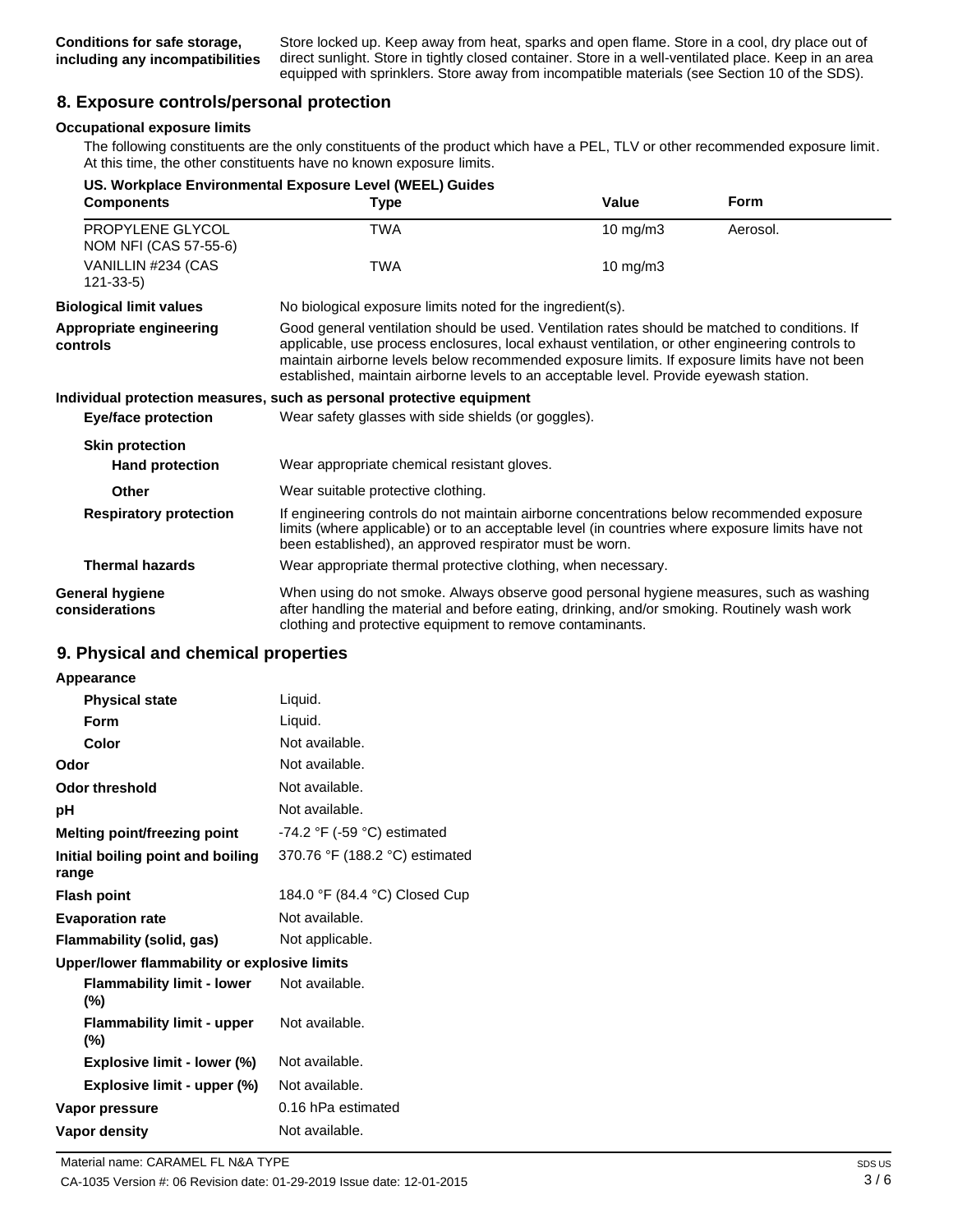| <b>Relative density</b>                           | Not available.               |
|---------------------------------------------------|------------------------------|
| Solubility(ies)                                   |                              |
| Solubility (water)                                | Not available.               |
| <b>Partition coefficient</b><br>(n-octanol/water) | Not available.               |
| <b>Auto-ignition temperature</b>                  | 700 °F (371.11 °C) estimated |
| <b>Decomposition temperature</b>                  | Not available.               |
| <b>Viscosity</b>                                  | Not available.               |
| <b>Other information</b>                          |                              |
| <b>Density</b>                                    | 1.03 g/cm3 estimated         |
| <b>Explosive properties</b>                       | Not explosive.               |
| <b>Flammability class</b>                         | Combustible IIIA estimated   |
| <b>Oxidizing properties</b>                       | Not oxidizing.               |
| <b>Refractive index</b>                           | 1.4377 - 1.4677              |
| <b>Specific gravity</b>                           | 1.05 - 1.08                  |

# **10. Stability and reactivity**

| <b>Reactivity</b>                            | The product is stable and non-reactive under normal conditions of use, storage and transport.                                                                            |
|----------------------------------------------|--------------------------------------------------------------------------------------------------------------------------------------------------------------------------|
| <b>Chemical stability</b>                    | Material is stable under normal conditions.                                                                                                                              |
| <b>Possibility of hazardous</b><br>reactions | No dangerous reaction known under conditions of normal use.                                                                                                              |
| <b>Conditions to avoid</b>                   | Keep away from heat, hot surfaces, sparks, open flames and other ignition sources. Avoid<br>temperatures exceeding the flash point. Contact with incompatible materials. |
| Incompatible materials                       | Strong oxidizing agents.                                                                                                                                                 |
| <b>Hazardous decomposition</b><br>products   | No hazardous decomposition products are known.                                                                                                                           |

# **11. Toxicological information**

# **Information on likely routes of exposure**

| <b>Inhalation</b>                                                                  | May cause irritation to the respiratory system. Prolonged inhalation may be harmful.                                |  |  |
|------------------------------------------------------------------------------------|---------------------------------------------------------------------------------------------------------------------|--|--|
| <b>Skin contact</b>                                                                | No adverse effects due to skin contact are expected.                                                                |  |  |
| Eye contact                                                                        | Causes serious eye irritation.                                                                                      |  |  |
| Ingestion                                                                          | Expected to be a low ingestion hazard.                                                                              |  |  |
| Symptoms related to the<br>physical, chemical and<br>toxicological characteristics | Severe eye irritation. Symptoms may include stinging, tearing, redness, swelling, and blurred<br>vision.            |  |  |
| Information on toxicological effects                                               |                                                                                                                     |  |  |
| <b>Acute toxicity</b>                                                              | Not available.                                                                                                      |  |  |
| <b>Skin corrosion/irritation</b>                                                   | Prolonged skin contact may cause temporary irritation.                                                              |  |  |
| Serious eye damage/eye<br>irritation                                               | Causes serious eye irritation.                                                                                      |  |  |
| Respiratory or skin sensitization                                                  |                                                                                                                     |  |  |
| <b>Respiratory sensitization</b>                                                   | Not a respiratory sensitizer.                                                                                       |  |  |
| <b>Skin sensitization</b>                                                          | This product is not expected to cause skin sensitization.                                                           |  |  |
| Germ cell mutagenicity                                                             | No data available to indicate product or any components present at greater than 0.1% are<br>mutagenic or genotoxic. |  |  |
| Carcinogenicity                                                                    | Not classifiable as to carcinogenicity to humans.                                                                   |  |  |
|                                                                                    | IARC Monographs. Overall Evaluation of Carcinogenicity                                                              |  |  |
| Not listed.                                                                        |                                                                                                                     |  |  |
|                                                                                    | OSHA Specifically Regulated Substances (29 CFR 1910.1001-1052)                                                      |  |  |
| Not regulated.                                                                     |                                                                                                                     |  |  |
| Not listed.                                                                        | US. National Toxicology Program (NTP) Report on Carcinogens                                                         |  |  |
| <b>Reproductive toxicity</b>                                                       | This product is not expected to cause reproductive or developmental effects.                                        |  |  |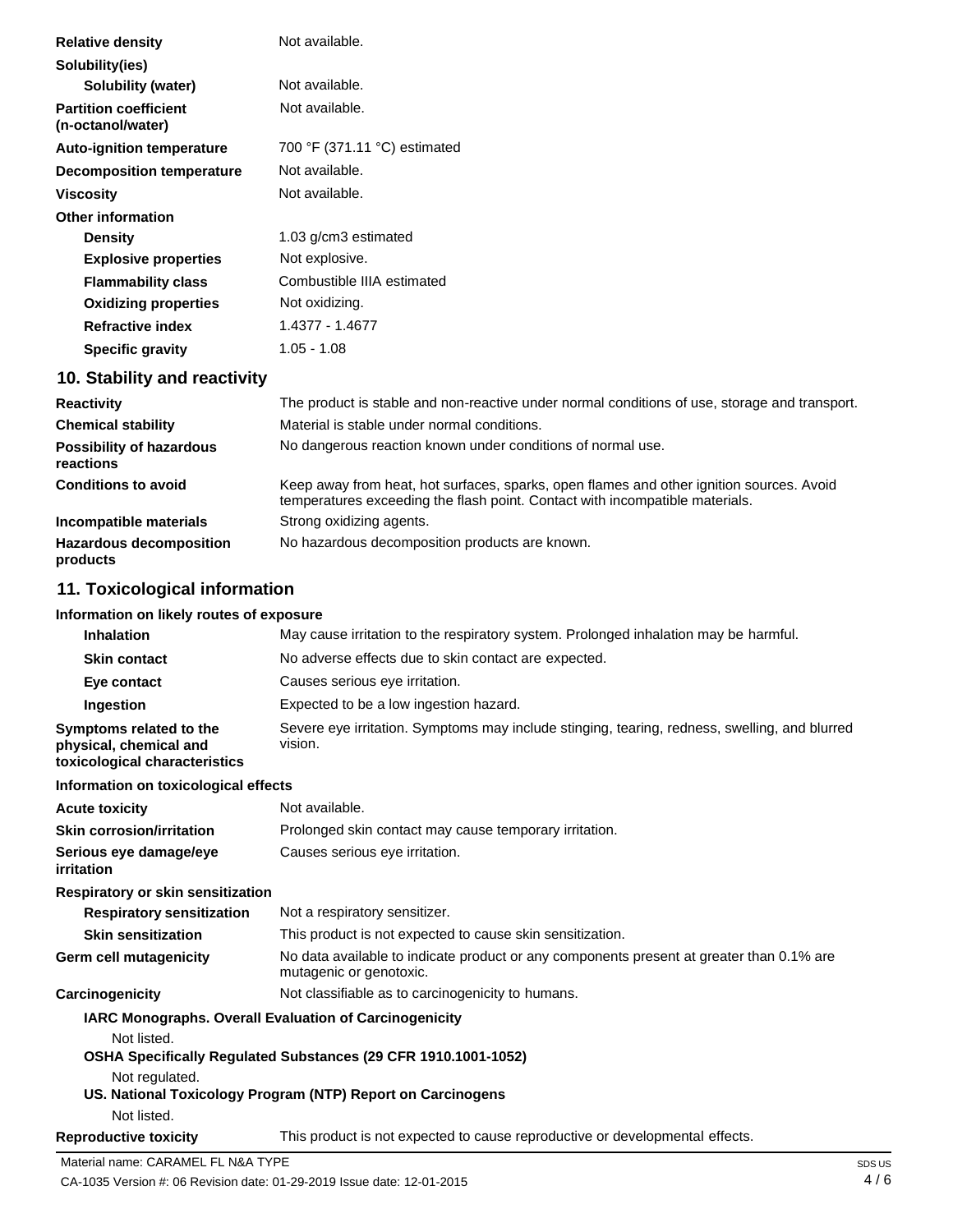| <b>Specific target organ toxicity -</b><br>single exposure   | Not classified.                                                                                                                                                                                       |         |  |
|--------------------------------------------------------------|-------------------------------------------------------------------------------------------------------------------------------------------------------------------------------------------------------|---------|--|
| <b>Specific target organ toxicity -</b><br>repeated exposure | Not classified.                                                                                                                                                                                       |         |  |
| Aspiration hazard                                            | Not an aspiration hazard.                                                                                                                                                                             |         |  |
| Chronic effects                                              | Prolonged inhalation may be harmful.                                                                                                                                                                  |         |  |
| 12. Ecological information                                   |                                                                                                                                                                                                       |         |  |
| Ecotoxicity                                                  | The product is not classified as environmentally hazardous. However, this does not exclude the<br>possibility that large or frequent spills can have a harmful or damaging effect on the environment. |         |  |
| <b>Persistence and degradability</b>                         | No data is available on the degradability of any ingredients in the mixture.                                                                                                                          |         |  |
| <b>Bioaccumulative potential</b>                             |                                                                                                                                                                                                       |         |  |
| Partition coefficient n-octanol / water (log Kow)            |                                                                                                                                                                                                       |         |  |
| ETHYL VANILLIN #296                                          |                                                                                                                                                                                                       | 1.61    |  |
| <b>PROPYLENE GLYCOL</b>                                      | NOM NFI                                                                                                                                                                                               | $-0.92$ |  |
| VANILLIN #234                                                |                                                                                                                                                                                                       | 1.37    |  |
| Mobility in soil                                             | No data available.                                                                                                                                                                                    |         |  |
| Other adverse effects                                        | No other adverse environmental effects (e.g. ozone depletion, photochemical ozone creation<br>potential, endocrine disruption, global warming potential) are expected from this component.            |         |  |

## **13. Disposal considerations**

| <b>Disposal instructions</b>             | Collect and reclaim or dispose in sealed containers at licensed waste disposal site. Dispose of<br>contents/container in accordance with local/regional/national/international regulations.                            |
|------------------------------------------|------------------------------------------------------------------------------------------------------------------------------------------------------------------------------------------------------------------------|
| Local disposal regulations               | Dispose in accordance with all applicable regulations.                                                                                                                                                                 |
| Hazardous waste code                     | The waste code should be assigned in discussion between the user, the producer and the waste<br>disposal company.                                                                                                      |
| Waste from residues / unused<br>products | Dispose of in accordance with local regulations. Empty containers or liners may retain some<br>product residues. This material and its container must be disposed of in a safe manner (see:<br>Disposal instructions). |
| Contaminated packaging                   | Since emptied containers may retain product residue, follow label warnings even after container is<br>emptied. Empty containers should be taken to an approved waste handling site for recycling or<br>disposal.       |

# **14. Transport information**

## **DOT**

Not regulated as dangerous goods.

### **IATA**

Not regulated as dangerous goods.

# **IMDG**

Not regulated as dangerous goods.

**Transport in bulk according to Annex II of MARPOL 73/78 and the IBC Code** Not established.

# **15. Regulatory information**

### **US federal regulations**

This product is a "Hazardous Chemical" as defined by the OSHA Hazard Communication Standard, 29 CFR 1910.1200.

### **Toxic Substances Control Act (TSCA)**

**TSCA Section 12(b) Export Notification (40 CFR 707, Subpt. D)**

Not regulated.

#### **CERCLA Hazardous Substance List (40 CFR 302.4)**

Not listed.

#### **SARA 304 Emergency release notification**

Not regulated.

**OSHA Specifically Regulated Substances (29 CFR 1910.1001-1052)**

Not regulated.